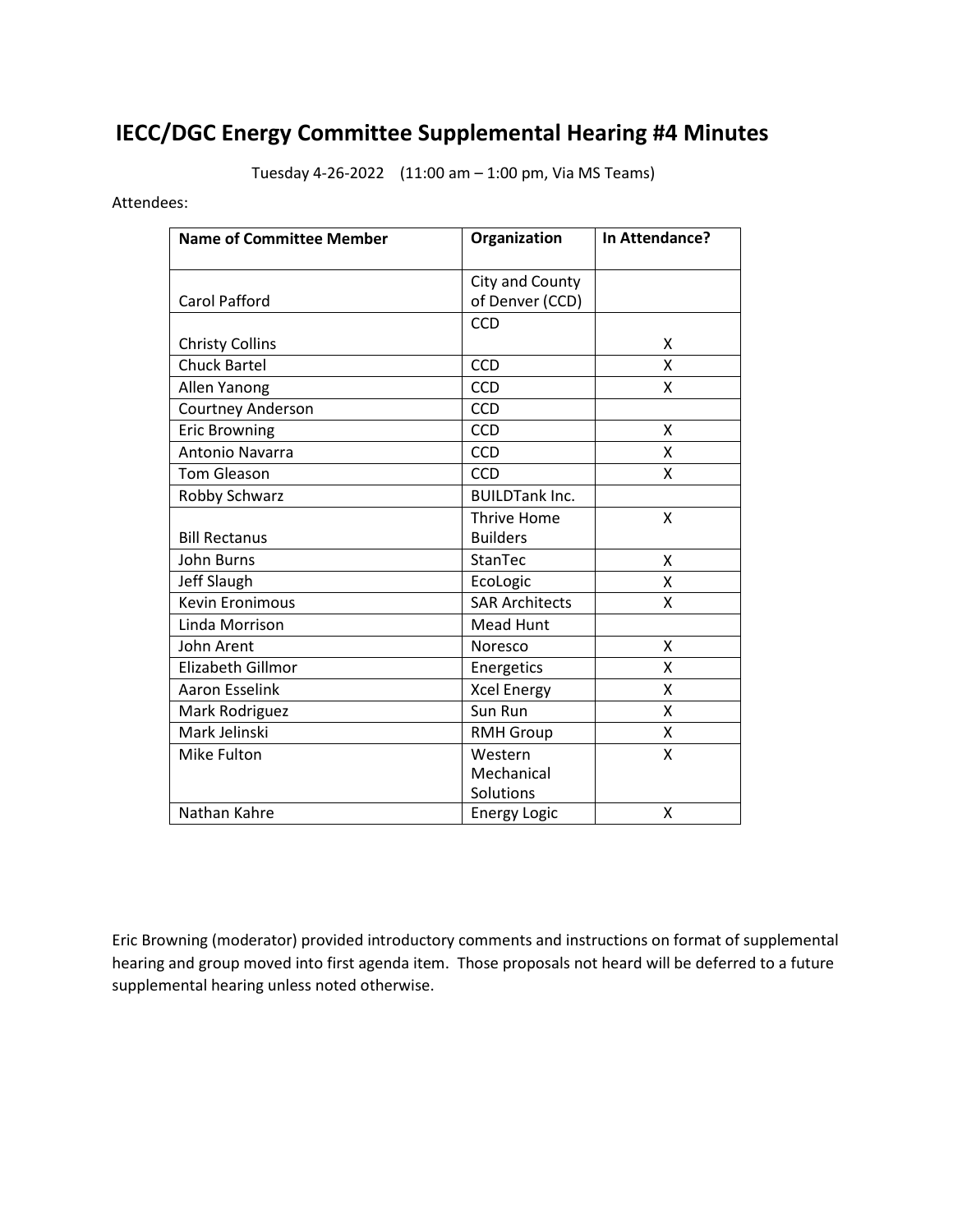#### a. #P12.4 C403.8 - Fans and fan controls: Mike Fulton

 Introduction and presentation by Mike F. Question from C. Bartel about real world application of 'particle or gas concentration'. Mike F. answered that this was part of the national proposal and coordination with Broan led to this language. Eric B asked about conflicts with humidistat and time for switch. Chuck B asked about light an fans being on same switch in commercial uses. Mike F responded that it would not be an issue. Mark J suggested item 4 be removed. Mike did not object, though commented it would not align with national proposal. Chuck found code language RE: light and fan shutting off in 20/ 30 minutes. Chuck also supported removing #4. John A. noted that 'vacancy sensor' is common terminology. Mike F responded that it could be auto on or switch on with timer off. Not a preference for either. Could be an option. John A thought there could be a question in intent. Mark F suggested "Manual or automatic on capability". Change 30 minutes to 20 in Item 2.

 Mike F asked if this could be applied to Residential. Eric B suggested we take this to full Committee. Nathan K commented that cost for lighting or residential controls are higher. Said he's worked with Broan and Panasonic and is a good idea in general but will likely be objection from builders. Group had majority consensus to approve with three changes noted.

## b. #95 DGC 701.4.2 HVAC Minimum Efficiencies: John Arent

 John A introduces. Said it is intended to promote 'good practice'. Fed preemption does not allow more efficient equipment. Look at smaller packaged equipment. Requires greater efficiencies (SEER, EER, SEER-2). Look at 75-80% improved efficiency. (Equipment in 20% range.) Can lead to increased specification of equipment and through volume, drive down cost. Elizabeth asked about item c, and if intent was only packaged unitary equipment, and John said yes it is. John said the proposal was written with a narrow scope on purpose. Elizabeth asked about pTAC and vTACs (include or exclude)? John said intent is to exclude. Elizabeth noted there are not any. John agreed they are pretty inefficient. The efficiencies are still not top of the line (the best). Elizabeth was inquiring if it is intended for air cooled only or water cooled too? Proposed to change "c". Eric asked if we would want to use evaporative cooling due to opportunity of water. Mark J acknowledged pushing the envelope on specific equipment (which is available) – but manufacturer's / local contractors might have problems sourcing the units. (Not an objection – just a note.) Mark J suggested using same language from base code as defined in reference to AAHRI. (Stay 'certified'.) Limit to air-cooled for now for "c". Elizabeth asked for clarification within different subsections. Align with tables from model code. Chuck B suggested putting it in table format. John A agreed to edit and send final draft back to the city.

## c. #77.2 DGC Waste Heat Recapture: John Arent

 John A introduced and noted cost-benefit could be questioned. Proposal related to R-2 only with 4 or more showers on a shared drain line. Mark J asked if intent is to do more that copper tubing on length of pipe? John A said, no – that is the intent. Counter flow to heat exchanger. Just passive heat recovery device. Mark J indicated these are pretty efficient. Commented that showers are great and can work well on hot/cold water lines. Also good for gang showers. Poor for 'recirculation' with long runs. Cost of copper vs. return on investment. John A asked if there was a better way to format the language?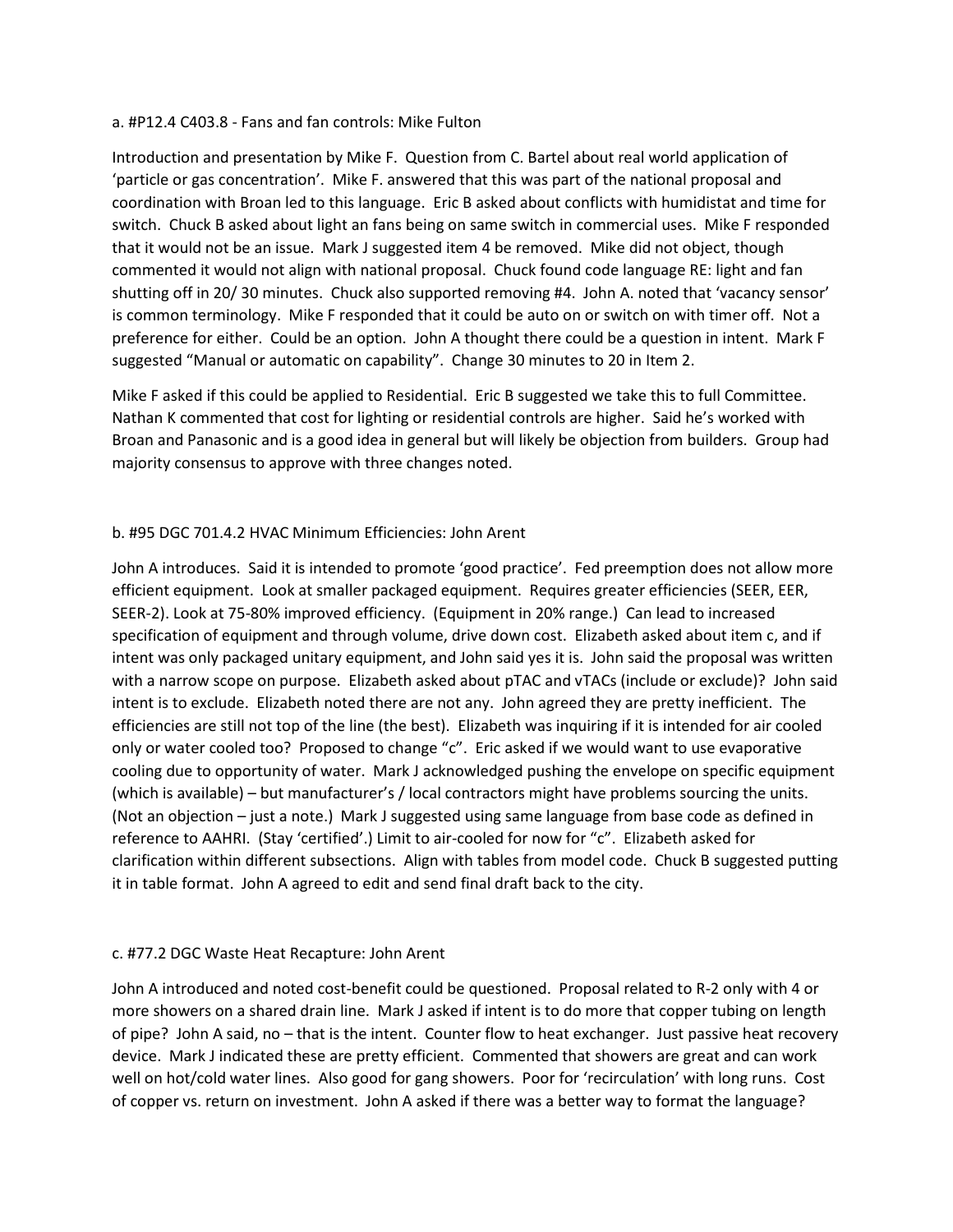Chuck B commented that the code language is difficult to read and apply. Others agreed. Chuck B noted that the intent was not as clear as it needs to be in terms of where it applies. Also where it is required/allowed. What about other occupancies (not R-2) that use central systems? Reference to UPC should be IPC. Don't limit laundry facilities to just R-2. Allow other commercial laundry facilities. Consider changing IAPMO references to those correlated with I-Codes. Change 2018 IPC to 2021 IPC. Have to be careful that drain flow is not restricted. Chuck noted that there is a 10 psi pressure loss limit in IECC – do we need to copy it over to DGC? Eric asked if it was intentional to exclude R-1's or if inconsistency of occupancy was an issue. Noted floor-to-floor height for R-1. Chuck noted R-1 could be included since language doesn't exclude them. Also R-1 are almost always central water so big opportunity to use this. Need an Applicability section for this amendment. Chuck said there's an exception for single story buildings in CA T-24 due to challenges in installation. John agreed exception for single story is a good idea. Elizabeth asked if there's a quantity requirement (is there a % of drain heat that has to be recovered). John A said that showers are the minimum. Eric asked what to do with next steps? Come back to supplemental committee or not? Chuck B said it's a good concept. Voiced thought to come back to the supplemental committee. Majority agreed.

 Eric B acknowledged time and offered to take any proposals out of order. Mark J suggested we move to economizers (Item f) and group had no objections.

#### d. #74.2 Congregate Roof Penetrations: John Arent

not heard

e. #62 C402.5 Air Barrier Testing: John Arent

not heard

f. #57 C403.5 – Economizers: John Arent

 John A presented and talked through intent and Exceptions. Changes will impact small and medium buildings and reduces energy use and increases performance. Elizabeth G asked about Exception 8, 2<sup>nd</sup> half of sentence. i.e., small office buildings. John A indicated need to clarify when this is applicable. Wants to make sure typical split system is excluded from requirement to have an economizer. Elizabeth agrees, and said key focus is related to supply of OA. Mark J noted Exception 8 seems to reduce the efficiency. But supports requiring economizer when capacity is > 54,000 Btu/hr. Elizabeth observed that proposal has biggest impact on those systems between 33 and 54 kBtu/hr. Mark J revised his prior statement as having misread the proposal. Talked about different types of systems and opportunity to open outside air damper. Distinguished between heat recovery system VRF. Commented that some systems are misrepresented by the manufacturer when considering cold temperatures. Mark proposed deleting Exception 7. John acknowledged issues. Chuck B noted that the Commentary for Ex # 7 DOAS with OA system would have to be oversized when running in economizer mode and energy savings weren't there. That's why #7 exists. John said we don't want to give VRF systems a pass. Chuck said challenge is allowing prescriptive vs. requiring performance path. Mark J said if VRF systems make it heat recovery pump type. In CA, don't have to worry about -5-degrees and needing cooling. But in CO